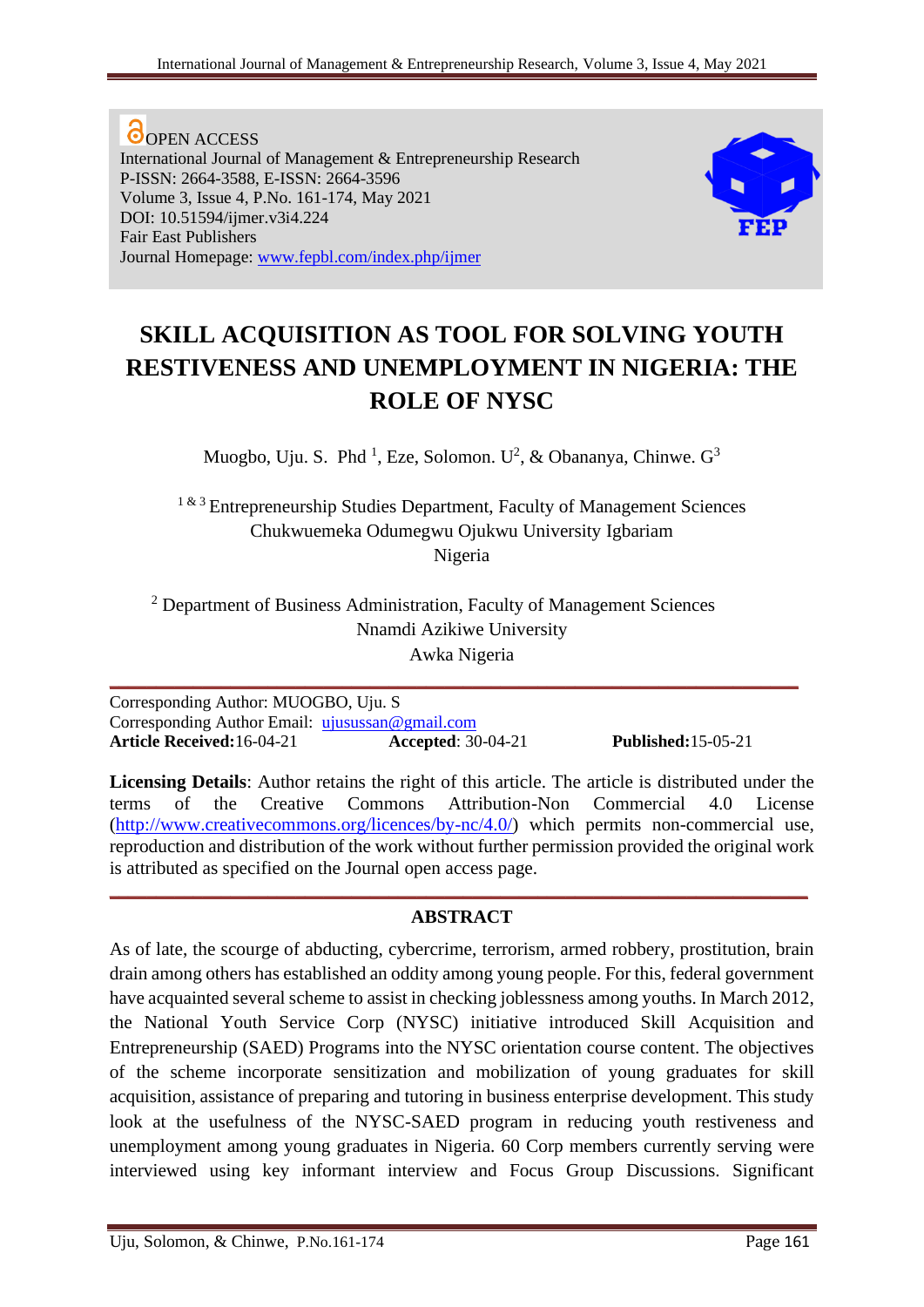theoretical and empirical literature were reviewed. This research was supported on Strain Theory. The study population comprises of 60 Corp members selected arbitrarily from Anambra State. The information gathered were analysed using simple percentages and descriptive statistics. Greater part of the respondents recognized that the NYSC-SAED program has made them to become independent after the service year since they set up their independent company with the little training they got. The study therefore recommend that efforts ought to be geared towards leasing with financial institutions and protection offices to help in giving funds and protection which will help in living condition and improve their businesses. Likewise, SAED handouts ought to be made accessible to all Corp members at the camp at no expense to guarantee full participation by every one of them in the training.

**Keywords**: Skill Acquisition, Training, Unemployment, NYSC-SAED, Mobilization, Entrepreneurship Mentoring.

## **INTRODUCTION**

**\_\_\_\_\_\_\_\_\_\_\_\_\_\_\_\_\_\_\_\_\_\_\_\_\_\_\_\_\_\_\_\_\_\_\_\_\_\_\_\_\_\_\_\_\_\_\_\_\_\_\_\_\_\_\_\_\_\_\_\_\_\_\_\_\_\_\_\_\_\_\_\_\_\_\_**

The Federal government of Nigeria introduced the National Youth Service Corps so as to include young countrymen in the nation's advancement and improvement. After the Nigerian civil war in January 1970, General Yakubu Gowon, the then President of Nigeria, propelled its post-war 3Rs (Reconciliation, Rehabilitation, and Reconstruction) plan. This plan brought forth the National Youth Service Corps (NYSC) on May 22, 1973. As indicated by the scheme, the thought behind the creation of the NYSC was to develop and support better association among youthful Nigerians with the end goal of guaranteeing national unity. Some portion of the objectives of the scheme incorporate instilling discipline in the Nigerian young people, giving them the chance to learn about higher ideals of national accomplishments, social and cultural improvement and building up the attitudes of mind gained through shared experience and suitable training which will make them progressively manageable to mobilization in the national intrigue. The NYSC scheme has throughout the years succeeded, in its own little way, in encouraging solidarity in the nation. Through the projects, a few inter-tribal marriages have been accomplished. Similarly, some of the corps members have remained back in their host communities (irrespective of tribal and ethnic differences) to earn a living through different genuine methods. Additionally, majority of the corps members have been exposed to different traditions and customs of various parts of the nation through the NYSC scheme. Unquestionably, along these lines, the NYSC scheme has throughout the years been a uniting factor in the country. It is, in any case, satisfying to take note that the facilitators of the scheme are taking advantage of the platform to empower corps members for better economic chances, particularly after the completion of the scheme. This is a very savvy and inventive move by the leadership of the scheme, especially taking into account the astounding unemployment situation in the nation.

In March 2012, the NYSC administration introduced Skill Acquisition and Entrepreneurship (SAED) Programs into the NYSC orientation course content. The objectives of the scheme incorporate sensitization and mobilization of young graduates for skill acquisition, facilitation of training and tutoring of young graduates in skill acquisition and enterprise development of self-reliance. The SAED scheme is an initiative headed to help Corp members in acquiring fundamental skills that will urge them thusly to seek after enterprise vocations so as to diminish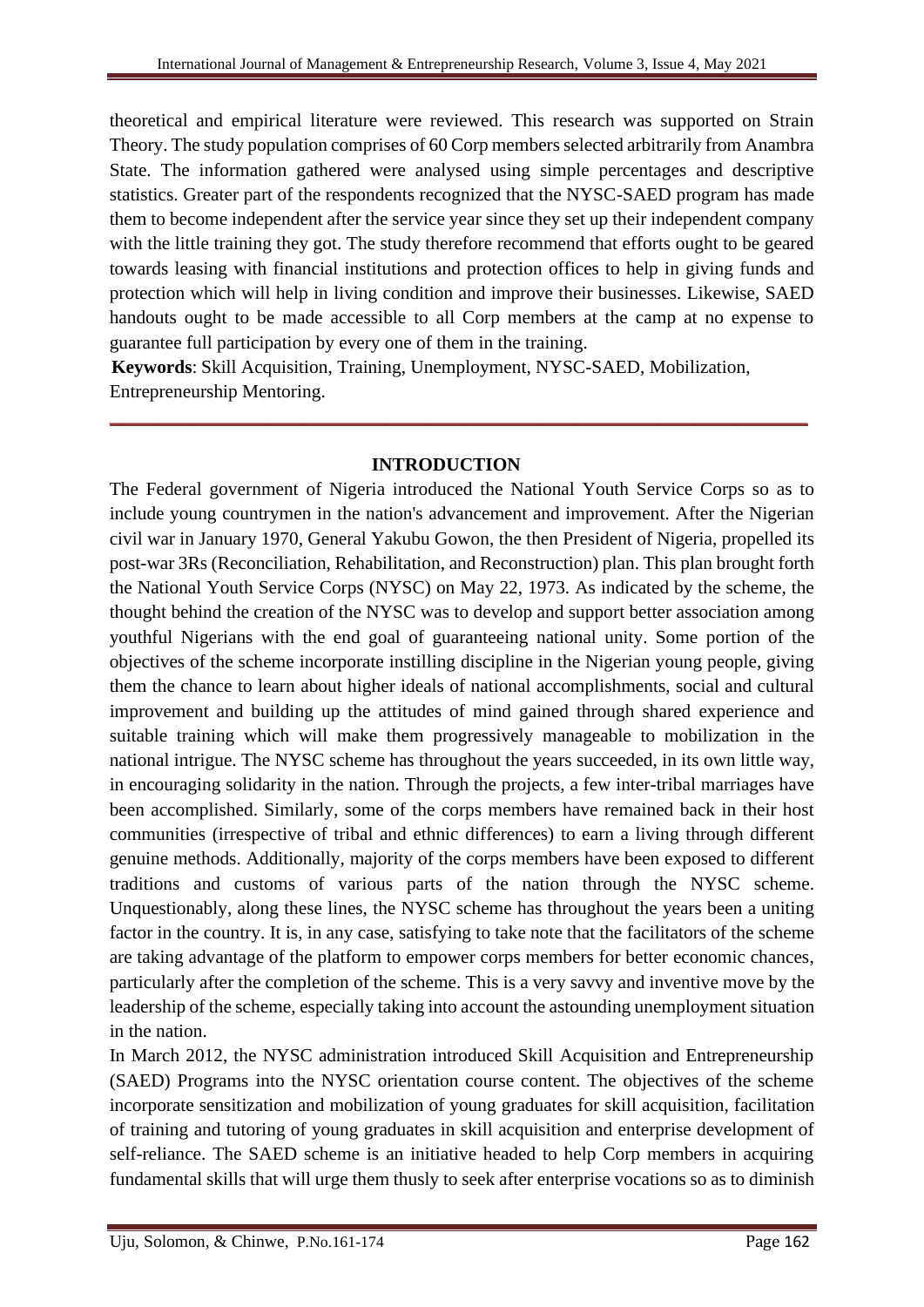their possible time spent in the labour market looking for paid employment. The SEAD Department is comprised of two divisions in particular: Skills Acquisition and Entrepreneurship and Empowerment. The introduction of SAED into the NYSC Scheme has helped lots of fresh graduates to be self-reliant, creating employment opportunities as opposed to looking for salaried occupations. The project is an across the country initiative, directed at young graduates who are mobilized and deployed for the NYSC scheme. It is intended to be actualized inside the structure of camping exercise (in-camp) and the service year of the corps members (postcamp). The in-camp period of the task center generally around creating the entrepreneurial and self-reliant spirit, helping corps members explore income generation opportunities available, with the end goal of recognizing the one that best suits their personality/conditions. The postcamp stage provides the platform for rigorous training of intrigued Corp members with a view to furnishing them with the essential technical/vocational skills as well as business competence expected to start up business. The training center more around Poultry, Snailry, Animal Husbandry, Fish Farming, Plantain and Banana Sucker Plantation, Catering, Bead Making, Fashion Designing, Hairdressing and Make-up, Photography and Graphics Designing. Today, the SAED policy is one of the few in the nation that is truly helping in empowering and setting up the youths for beneficial commitment. From its beginning till date, no less than 971,272 corps members have benefitted from the skill acquisition program while more than 7000 have set up their favored businesses. Corps members who participate in the skill acquisition training, and who toward the finish of their service year, are desirous of starting up their businesses, are given interest free loans to begin such business. The primary necessity is to bring a guarantor and the only collateral required is the certificate of national service, which will be released to the corps member toward the end of repayment of the loan facility. Up until now, around 5, 000 to 8, 000 corps members have accessed the facility. The credit facility ranges from N150, 000 to N250, 000 per person for small scale enterprises. This, for sure, is a good way of banishing joblessness, youth restiveness and other negative youth related inclinations from our country (Omotosho 2017). The rest of this paper is organised as follows; section two looks at empirical reviews and the third section captured methodology including those of study plan and sampling determination, instruments and data collection procedure. The fourth section presents results and discussion of the study while the last segment concludes.

## **Problem Statement**

Savagery and youth restiveness are serious issues undermining lives, property and investment in Nigeria now. Young people appear to take more pleasure in hostage taking, violent demonstrations, and wanton pulverization of lives and property, making life insecure and awkward in the nation. Continuing clashes in various parts of Nigeria, characterized by interethnic conflicts, seizure, and vandalization of oil facilities as well as kidnap of oil employees and all types of wrongdoing, is mounting an overwhelming pressure on the country's oil output and its short term designs for the business, which is the bedrock of the country. The oil organizations are counting their misfortunes resulting from shut-downs, and the government in forgone revenue. Crime percentage and violence because of youth restiveness in Nigeria has demonstrated that Nigeria is paying the consequences for their disregard for qualitative and functional education. Year in year out graduates are been produced who have no market value and unemployable because of their insufficiency in the required skills. The implication is that young people who endeavoured to gain higher education are not much better than their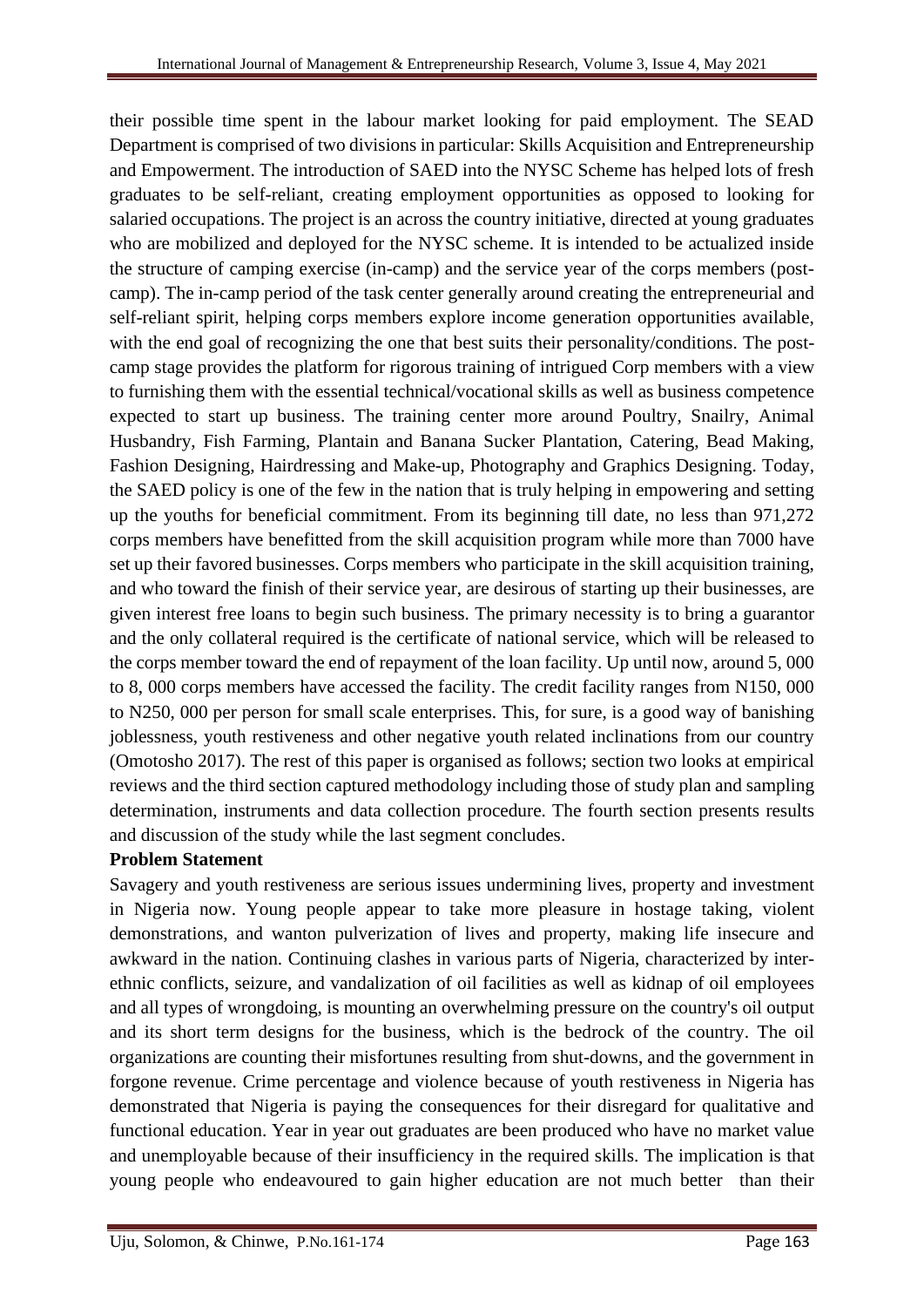counterparts who didn't as their educational exposure are insufficient to enable them secure steady employment. This issue has been found to constitute one of the significant reason for youth restiveness in Nigeria. Skills development in the youth, it is accepted, can give solution for this circumstance. With such skills young people can without much of a stretch gain employment or be self-employed, lessening the rate of poverty, idleness which regularly prompts anxiety and viciousness. The problem of this study accordingly is how youth restiveness and unemployment rate in Nigeria can be diminished through employable skills development.

# **Objectives of the Study**

Specifically the objectives are to:

**1.** Examine the level at which NYSC-SAED has contributed in reducing unemployment rate amongst young graduates

2. Determine the degree at which the NYSC-SAED program is effective more than the previous schemes introduced by the government

3. Examine the extent at which Corp members are willing to participate in NYSC-SAED training programme during and after the camp.

# **Research Questions**

The following research questions guided the research work

1. At what level has NYSC-SAED contributed to reducing unemployment rate amongst young graduates?

2. At what degree has NYSC-SAED program more effective than other previous schemes introduced by the government?

3. To what extent are Corp members willing to participate in NYSC-SAED training programme during and after the camp?

# **EMPIRICAL REVIEWS**

Empirically, Ogunlela (2012) discovered that National Directorate of Employment program has not been positive in Kaduna State and much still needs to be done. Using both secondary data as well as oral interview, it was also noticed that modest achievement in the area of generation of graduate employment has so far been recorded. He therefore call for a thorough reappraisal of the programme to overhaul the system. Ogundele, Akingbade, and Akinlabi (2012) emphasized that Skill Acquisition and training to reduce unemployment and social welfare service improvement will be much important if encouraged at all the level in the state especially at local and community level.

Adofu and Ocheja (2013) examined the relationship between skill acquisition and training in alleviating poverty and unemployment in Kogi state Nigeria using descriptive statistics. To test the validity or the effect of entrepreneurship skill acquisition on poverty alleviation, chi square was employed and primary sources were used to collect data from the six local government areas that made up the four district of the state. It was found that lack of entrepreneurship skills among youth is responsible for the high rate of poverty/unemployment in Nigeria. The result also revealed that individual that benefitted from the skills acquisition programme can now afford the basic necessity of life. The study recommends that the government should begin to think of the way of developing the programme to eradicate poverty/unemployment since most people that benefitted from the programme could now afford the basic needs of life.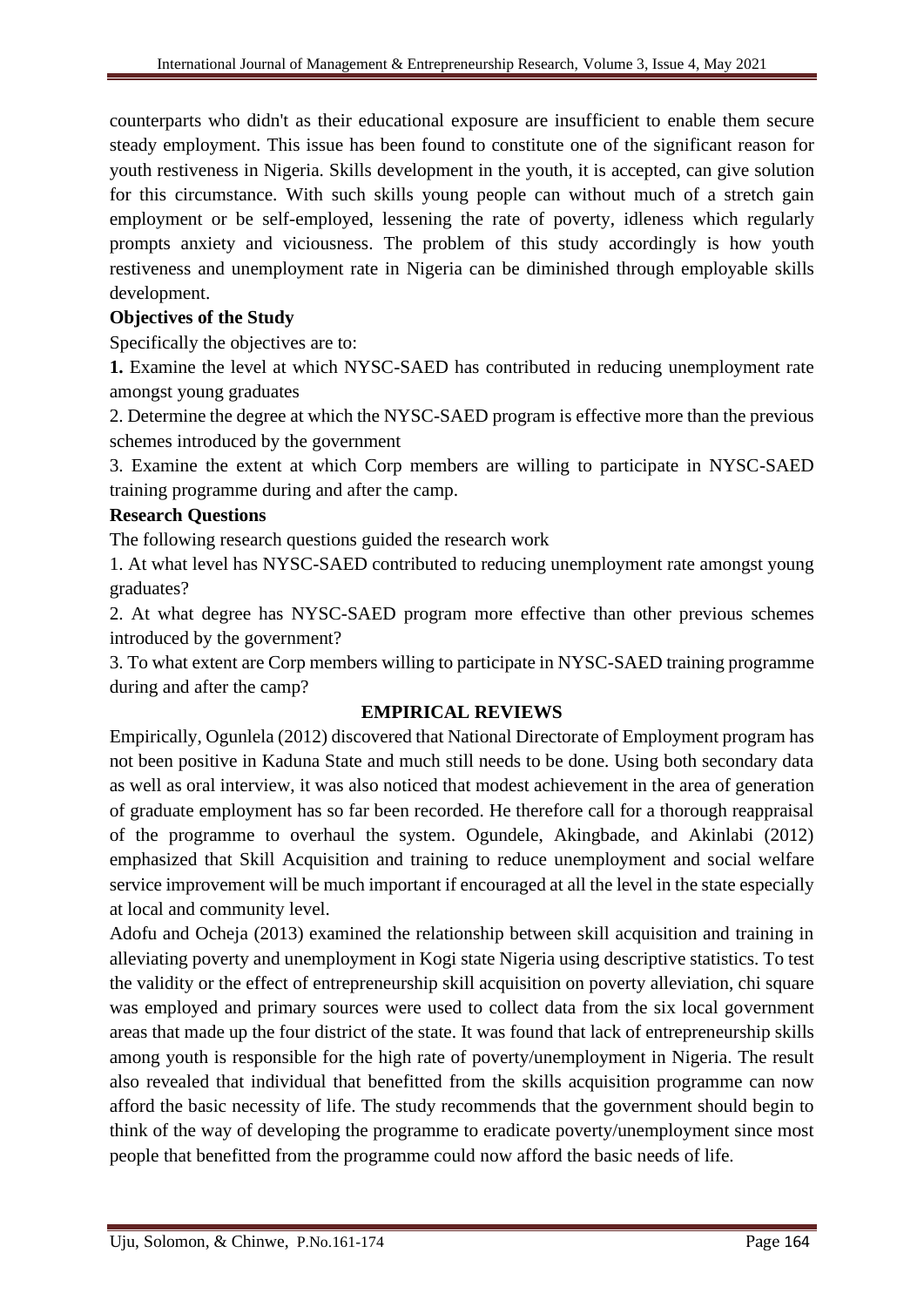Ezeji and Okorie (1999) emphasized that Nigeria's social and economic problems will be considerably reduced if people are given suitable vocational training in skills, raw materials, machineries and equipment while stressing the importance of skill acquisition in national growth. He stressed that material can be harnessed, manipulated and transformed into products with people who are skilled. The study recommends that with quality skills acquisition programmes, countries like America, Britain, Germany and Japan have rehabilitated drug addicts, school dropouts and several destitute who eventually contributed meaningfully to the economy and the development of high volume of productivity in their countries.

In their study, Kanyenze, et al. (2006) underscores that trainings in professional and specialized skills will diminish youth marginalization in Anglophone Africa. In the survey of six Anglophone nations of Africa including Egypt, Nigeria, South Africa, Uganda, Zambia and Zimbabwe, they found that these nations have initiated different projects of skills acquisition yet joblessness is still on the ascent. They, in this way propose that youth joblessness ought not to be viewed as a coincidental or uncommon anomaly of an otherwise employment friendly environment, however as a sign of the general basic issue that influences grown-ups just as young people. Accordingly, the point in conflict is that policies planned for improving the government assistance and employability of young people ought to ideally be attempted in the more extensive context of policies planned for upgrading the general work retention capacity of African economies.

Ajiboye, Adebayo and Adegboyega (2016), examined the apparent solution of youth restiveness using guidance and counselling technique in Kwara state, Nigeria. Utilizing information gathered with the aid of a questionnaire from a sample of 145 respondents drawn across learning institutions in the state. Data gathered were analysed using the measure of central tendency and t-test statistics. The results showed that obtaining and the use of self-assuredness skills by young people was seen as the essential answer for youth restiveness while the significant category of solution is youth related. There was a noteworthy distinction among married and single respondents in their view of solution to youth restiveness. The research finishes up by expressing that counsellors ought to organise programs where young people can be prepared in self-reliant skill.

Igbo and Ikpa (2013), analysed the impacts and methods for curbing youth restiveness in Nigeria. Using data drawn from a population of 1200 Batch B National Youth Service Corps (NYSC) members' from 2012 in Benue State, of which 200 were the sample for investigation. Data were analysed using frequencies and percentages. The outcome revealed that youth restiveness is generally brought about by lack of education, inconsistent circulation of national resources, poor child upbringing among others, while the impact incorporate upsurge of social indecencies and annihilation of lives and properties. Besides, the study uncovered that young restiveness could be checked through skill acquisition programmes and enlightenment against the phenomenon"

These studies reviewed have one thing in like manner: youth restiveness in its most flawless structure is horrible not just for educational development but influences the growth and development of the economy of the nation. Efforts must be made towards handling them, and these incorporate the use of counselling as well as blend of varieties of ways. This is significant in light of the fact that a variety of factors are liable for youth restiveness. Some could be institutional while others could be psychological and brought about by the youths or their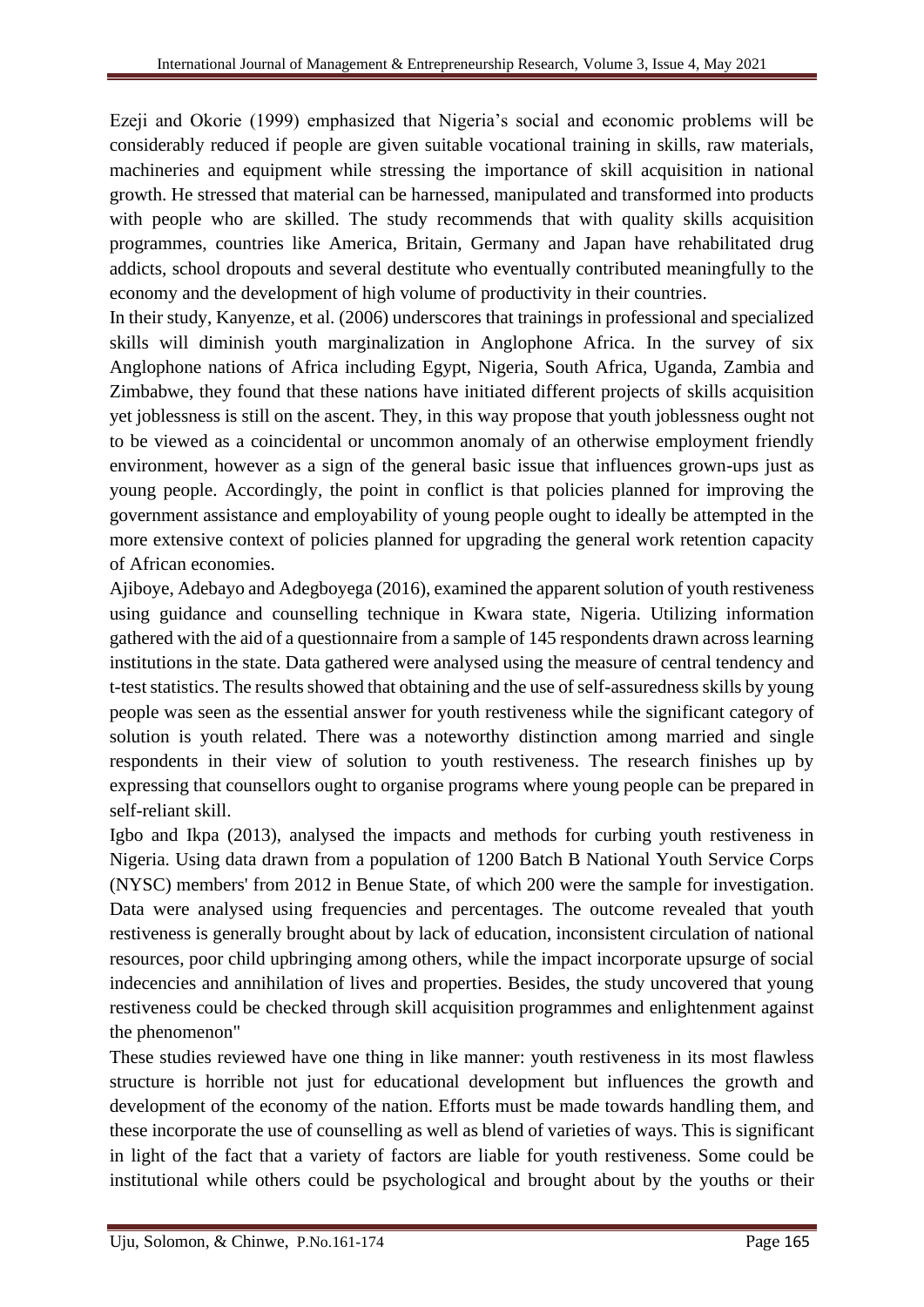parents by and large. These are found out by means of observational investigations as looked into here.

#### **Theoretical Framework**

The supporting theory in this study is **Strain Theory**. Strain theory expresses that social structures inside society may constrain residents to carry out wrongdoing. Among numerous sociologists, fierce clashes in many cases draw strength from the way of life of the general public, however from the structure of society itself that undermines social equity, fairness, equal economic opportunities, equivalent access to available life-chances and other essential elements for good life, as stipulated by differential opportunities point of view on human culture. According to Merton, deviance in the United States results generally from the way of life and structure of the general public (Kapelos-Peters, 2008). Social strain theory as developed by American sociologist Robert K. Merton (1938; 1957) states that social structures may pressurize citizens to develop criminal inclinations. Strain might be auxiliary, which alludes to the procedures at the cultural level that filter down and influence how the individual sees his or her needs. Strain may likewise be person, which alludes to the frictions and agonies experienced by a person as he or she searches for a way to fulfil individual needs. These type of strain can hint social structures in the general public which can apply pressure on citizens to become hoodlums. Kapelos-Peters (2008) citing Winfree and Abadinsky (2003) presented that, while society urges all residents to show un-tenacious individualism in quest for economic and material achievement, however, open doors for advancement and objective fulfilment are not equally accessible. Accordingly, structural blockages that limit access to real methods for some individuals from a general public also add to its anomic inclinations. Under such conditions, behaviour tends to be governed exclusively by contemplations of practicality or viability in getting the objective as opposed to by a concern with whether or not the behaviour complies with institutional norms and values. Consequently according to Merton, crime and deviance are brought about by unevenness embedded in social order when people use the most proficient and helpful methods, including wrongdoing, to accomplish their objectives (Cullen and Agnew, 2006 refered to in Kapelos-Peters, 2008). This imbalance where a few people (especially those of the lower-and lower-middle social classes) are hindered and have barely any possibilities of arriving at objectives, produces a strain (Gomme, 2007, cited to in Kapelos-Peters, 2008). Merton argues that a few people and groups are dependent upon a specific pressure as they battle to accomplish the basic social objectives, with confined methods and access to less "real" channels. Accordingly, such people are under significant strain, to adjust in the way is available to them. Within the confines of this paper, the theoretical clarification to the method of reasoning behind the youth's engagement in violent behaviour is situated in the structural imbalance in the nation. As can be observed, most of the young people that are given to fierce crimes are essentially the individuals who cannot meet up with middle class values and standard set in the society. For instance, the Almajiries, the Fulani herdsmen, the Niger Delta aggressors, and numerous other militia groups everywhere in Nigeria who are engaged in or controlled into brutal activities fall short in meeting the essential necessities of life and cultural desires. They are poor people, jobless and uneducated or insightful ruined. The vast majority of them who battle against social abuse, and are made to endure social corruption and disparity can barely oppose the temptation to turn to any available unwholesome or inadmissible intends to meet their financial needs and become effective throughout everyday life.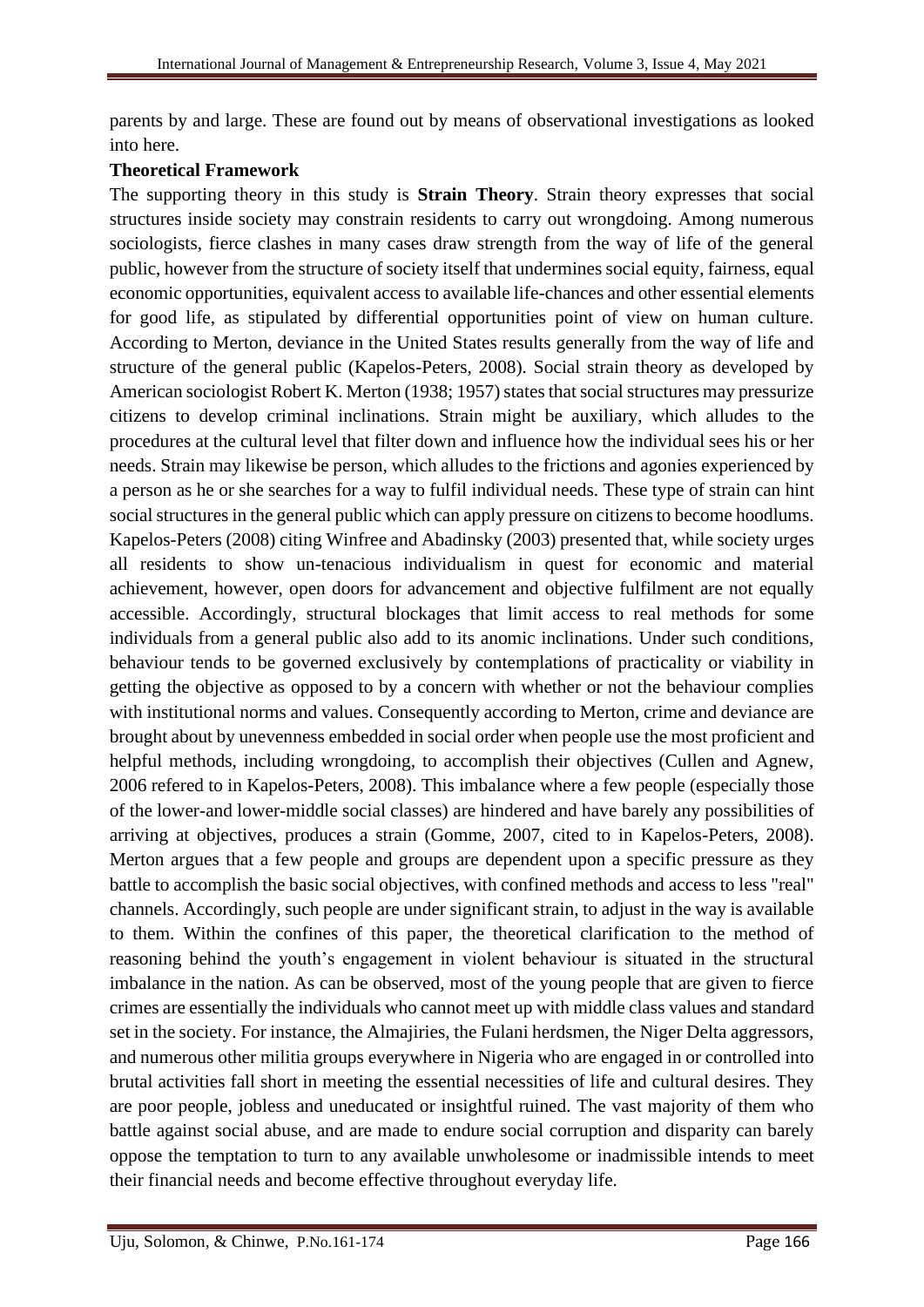## **The Goals of the SAED Policy include the following:**

1. Sensitize and prepare 200, 000 young graduates for skill acquisition every year

2. Encourage the training and tutoring of 100, 000 corps members in skill acquisition and business enterprise development for self-reliant yearly.

3. Promote public-private partnership for entrepreneurship development and self-reliance among Nigerian young people

4. Advance documentation and sharing of best practices on youth empowerment in Nigeria

5. Bolster proof driven advocacy efforts for ideal policies on youth empowerment in Nigeria

6. Sensitization and mobilization of corps members for enrolment into the skill acquisition and business enterprise development program

7. Improvement of a standard educational program for the in-camp skill acquisition exercise

8. Identification of organisation at state level to give training and coaching in explicit skills sets

9. Attachment of the corps members to the different organisations for skill acquisition and entrepreneurship development. 10. On-going checking and supervision of trainee corps members

11. Encourage access to accessible funding opportunities

The SAED program is delivered in stages: during and after the orientation camp. During the orientation camp, corps members are expected to take part in the SAED program within a minimum period of about fourteen days. These corps members are additionally expected to proceed with their particular SAED program after the three weeks orientation camp. Notwithstanding, while on-camp SAED program is free, corps members are expected to pay for the off-camp entrepreneurship training they take part in.

# **Some of the Skill Acquisition Programs in the NYSC camp**

Since its introduction, the SAED program has left an enormous effect in the lives of some Corp members. There are encounters of Corp members who began a living with this, other people who do not have to spend money on purchasing certain items however would now be able to produce them all alone, and have helped to save some expenses in their family spending plan since they can produce these things at home. Many have learnt a great deal of important skills that stay with them until the end of time. Below are various classes of skills offered in the SAED program;

# **Agro-allied**

This section partners with organization who are involved in large scale production, processing, and packaging of food using modern equipment and methods. They usually train and educate interested Corp members in the processing and packaging of food. It is quite an invaluable skill to acquire with the recent trend toward food processing and packaging.

## **Automobile**

In the section, Corp members learn the skill of driving. Federal Road Safety Corps brings in different driving schools to teach them the driving skill, different road signs and requirements for being a good driver. A lot of Corp members find themselves interested in this section which I feel is very useful for every graduate to learn.

## **Construction**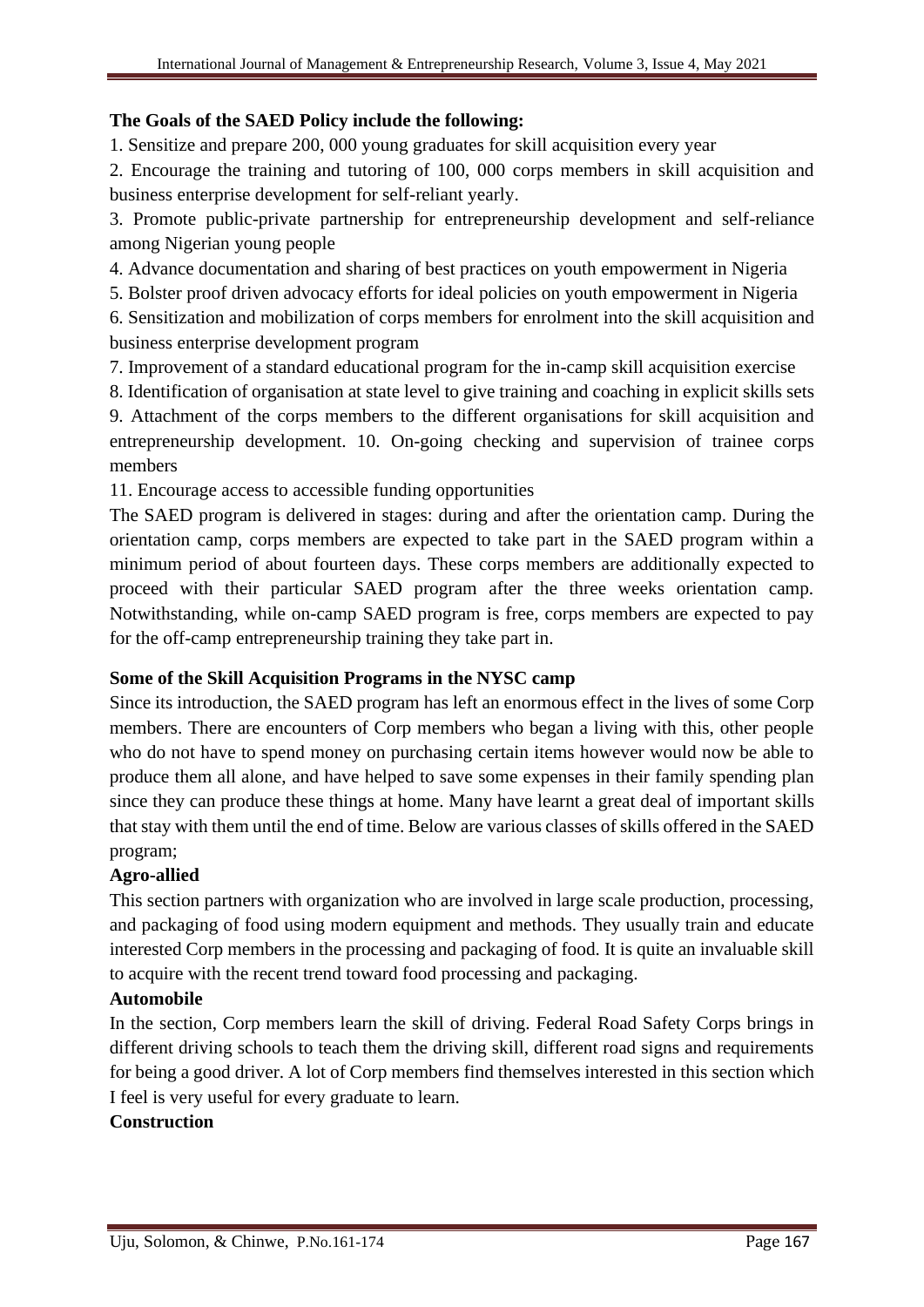The training in this section involves building construction which includes brick laying, building of houses, and building of roads, and others like it. It can really be an interesting course for some Corp members.

### **Culture and Tourism**

The culture and tourism section is interested in educating Corp members on how to make a living from culture and tourism. Culture and tourism happens to be placing importance on the art works, relics and attractive centres of a community that raise the interest of tourist. A good knowledge of the business is vital if a person wants to embark on it.

#### **Food Processing/Preservation**

This aspect deals with technologies in food processing and preservation. Corp members who have interest on this are taught by organizations on the modern technologies, and ways to use them in food processing and preservation and how to generate income from it.

#### **METHODOLOGY**

#### **Study Design**

Mixed method approach (qualitative and quantitative) was adopted to study the job of NYSC in reducing youth restiveness in Anambra State Nigeria. Qualitative method used oral expressions, words and perceptions to communicate a reality portraying the Corp members' attitude, behaviour and activities in an ordinary circumstance (Golafshani, 2003). Qualitative technique were utilized basically on account of the requirement for a complex and in-depth comprehension of the issue from the perspective of the members in the group. The study got nitty gritty data by talking directly to the Corp members in an interview and administering questionnaire (including Focus group discussion) which allows them to give information on their encounters with the NYSC SAED program. Quantitative approach is a research tool which requires a trust in figures and numbers that likewise captures views or ideas in a study (Kothari, 2004). Quantitative method were used explicitly to give numbers and figures to help explain the issue under study and the qualitative technique added value to the discoveries of this paper through clarification from the respondents.

#### **Sample Selection, Instruments and Data Collection Procedure**

The purposive sampling method were used as respondents are chosen Corp members serving in Anambra State. Simple random sampling procedure was used to choose the genuine respondents while the goal of the research was disclosed to the respondents to get their consent before taking part in the study. Generally, 60 respondents were selected from youth Corp members serving in Anambra State thus, equal opportunity was given to each group to guarantee reasonable representation and cooperation. Focus Group Discussion were used to get qualitative information while an interviewer-administered questionnaire were used to gather quantitative data. During the focus group discussions, responses from the respondents were audio recorded and notes taken. Inside and out clarifications were given to the respondents with these instruments, and reactions were assembled from them regarding the subject. The data were exposed to approval checks and cross check to help the successive responses. The modified data were analysed and descriptive statistics were embraced to depict the nature and conveyance of the data. Results were arranged and presented as diagrams, frequencies and percentage counts. To supplement the quantitative data, the qualitative data were replicated in exactly the same words and analysed through content analysis bolstered with quotations from respondents.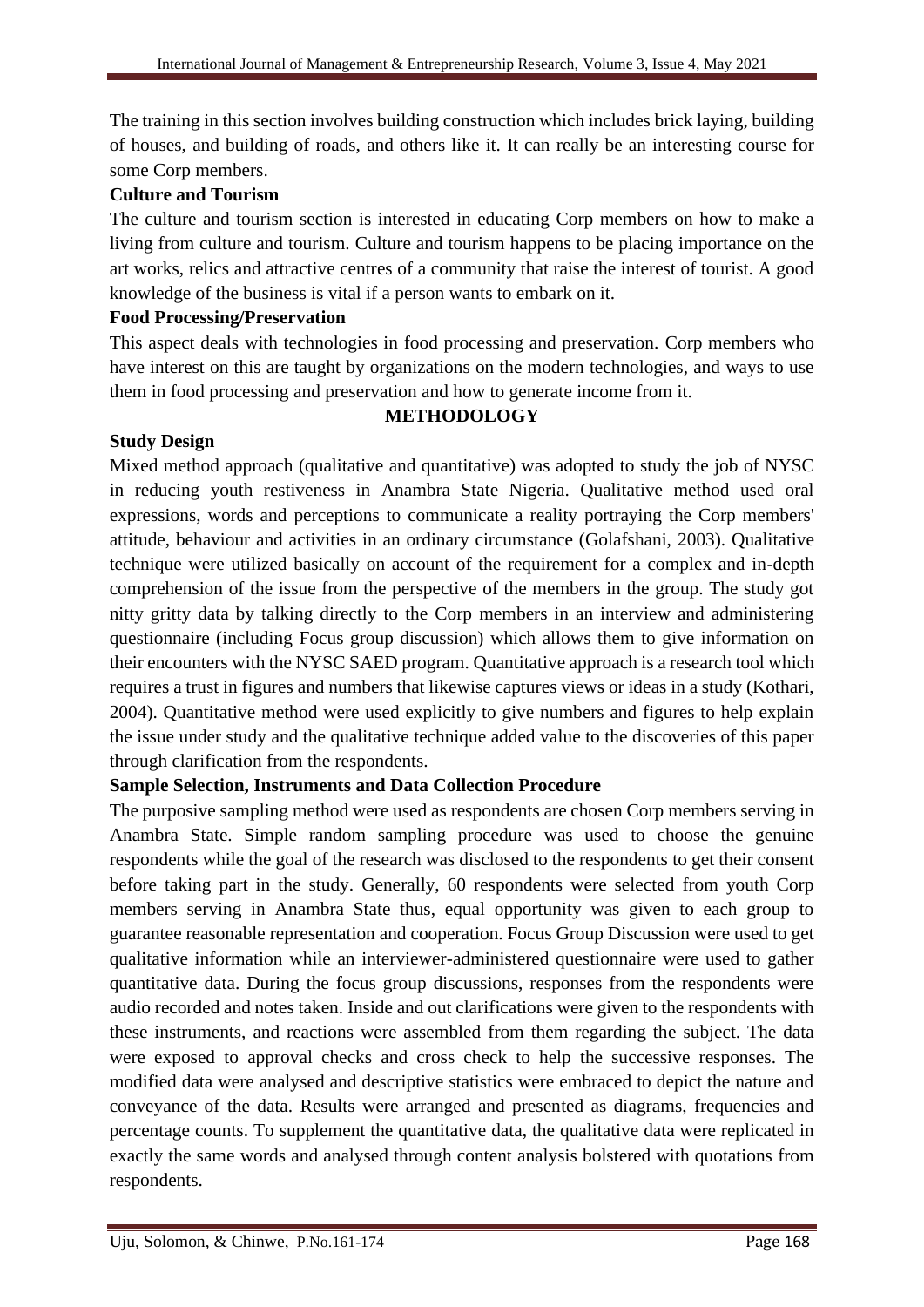This study was conducted among Batch B corps members who were not only mobilized in November 2019 but deployed (or redeployed) to Anambra state. The choice of Awka/Onitsha was not subjective but rather was given inclination because it is a major commercial and industrial area. Anambra state was purposively chosen as proof suggested that it is presumed to have the highest number of corps members in the south-East area of Nigeria. This research was conducted all through December 2019 to February 2020. This was a period when corps members are about to pass out from their service year and in that capacity, it was adequate at this period to engage with these corps members in the study. Then, as a cross-sectional descriptive study, the article used qualitative method of data collection. This method was adopted to enable researcher to fill the current gap in the literature by looking at the role of NYSC in reducing youth joblessness and restiveness using the SAED program.

Thus, it's sufficient to say here that the most ideal method for accomplishing this is through a qualitative research technique. Accordingly, 60 in-depth interviews (IDIs) and focus group discussion were conducted among corps members. As an immediate method for acquiring information, the study embraced purposive sampling technique to draw the subjects of the research. In the mean-time, the method of data analysis for this study was subjective in nature. In particular, the qualitative technique of data analysis was used to examine the data gathered through IDI sessions. Finally, international accepted practices in social science research involving human were observed. First, the study instruments were institutionalized to adjust to moral standards inside and outside the academy. Expert and pragmatic consideration was paid to basic components of ethical research. In all, respondents' privileges to secrecy, uprightness, and opportunity from hurt/hazard were respected and maintained all through the research procedure.

#### **RESULTS AND DISCUSSIONS**

#### **Descriptive Statistics and Distribution of Variables**

From the table 1 below 63.3 are male corps members and were considered for the study. The majority of the respondents were Christians (68.3%) while 31.7% were Muslims. Also, the majority of the surveyed graduates schooled in Nigeria (93.3%) while few attended schools abroad (6.7%). Furthermore, 95% of the respondents were single while 5% were married. 83.3% of the respondents were between 19-24 years old while 16.7% are between 25-30 years of age. This study also found that 25% of the surveyed corps members attended state-owned school, while 36.7%, 21.7% and 16.6% of the respondents attended federal, private and missionary schools respectively. In addition, 26.7% of the respondents studied pure/applied science-related courses while 56.7%, and 16.6 graduated from Arts and Education Departments. Meanwhile, majority of the corps members that were considered for this study was affiliated to the Igbo ethnic group. This can be linked to the fact that the study was conducted in the South East state, which is the habitat of the Igbo ethnic groups

| Table 1                                          |            |                       |  |
|--------------------------------------------------|------------|-----------------------|--|
| Socio-demographic Characteristics of Respondents |            |                       |  |
| Variables                                        |            | Frequency Percentages |  |
|                                                  | <b>Sex</b> |                       |  |
| Male                                             | 38         | 63.3                  |  |
| Female                                           |            | 367                   |  |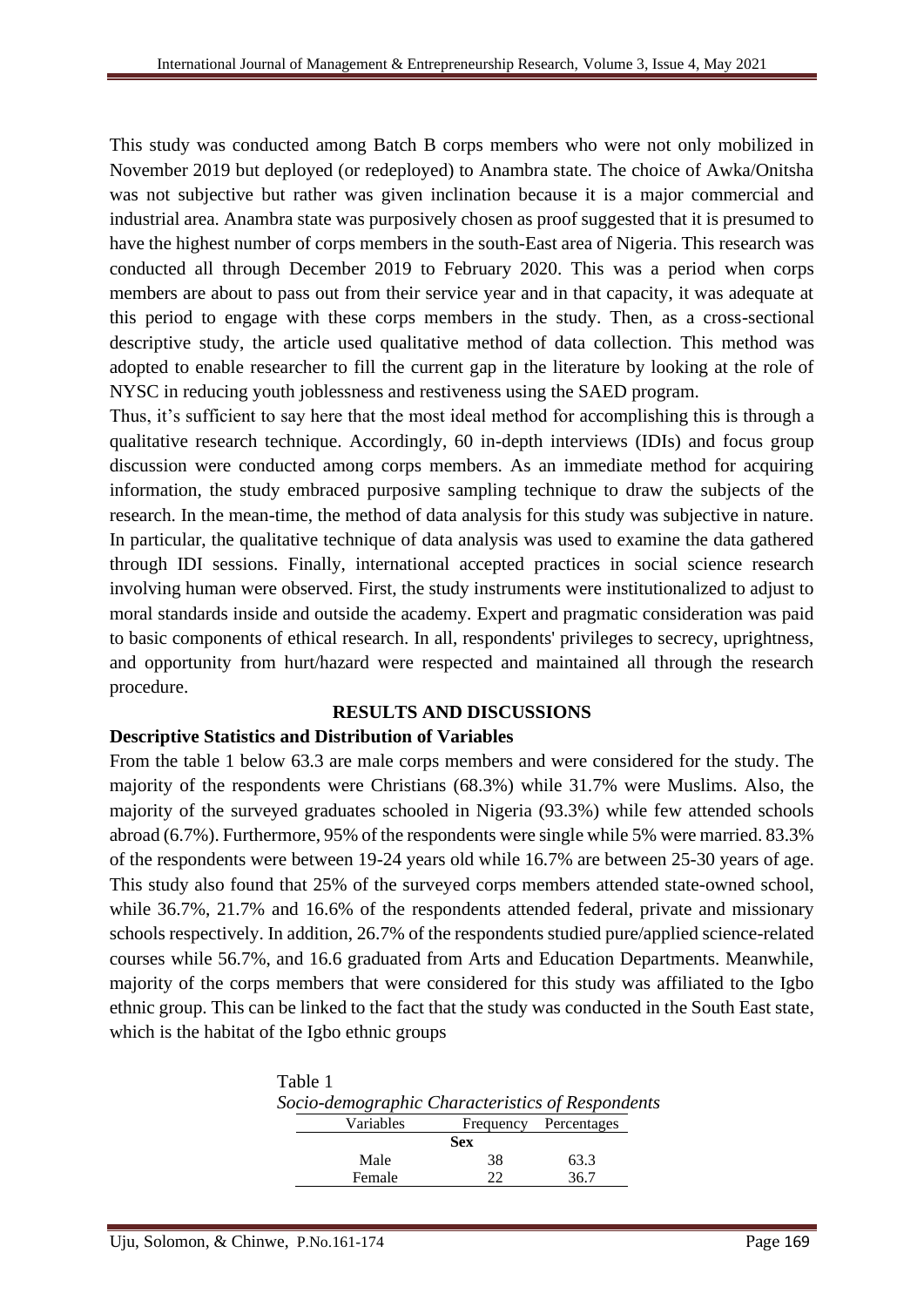| <b>Religion</b>                     |                |      |  |  |  |  |  |  |
|-------------------------------------|----------------|------|--|--|--|--|--|--|
| Christianity                        | 41             | 68.3 |  |  |  |  |  |  |
| Islam                               | 19             | 31.7 |  |  |  |  |  |  |
| <b>Location of the School</b>       |                |      |  |  |  |  |  |  |
| Nigeria                             | 56             | 93.3 |  |  |  |  |  |  |
| Abroad                              | $\overline{4}$ | 6.7  |  |  |  |  |  |  |
| <b>Marital Status</b>               |                |      |  |  |  |  |  |  |
| Married                             | 3              | 5    |  |  |  |  |  |  |
| Single                              | 57             | 95   |  |  |  |  |  |  |
| Divorced                            | none           |      |  |  |  |  |  |  |
| Age                                 |                |      |  |  |  |  |  |  |
| Less than 18                        | none           |      |  |  |  |  |  |  |
| 19-24                               | 50             | 83.3 |  |  |  |  |  |  |
| $25 - 30$                           | 10             | 16.7 |  |  |  |  |  |  |
| <b>Type of Institution attended</b> |                |      |  |  |  |  |  |  |
| State                               | 15             | 25   |  |  |  |  |  |  |
| Federal                             | 22             | 36.7 |  |  |  |  |  |  |
| Private                             | 13             | 21.7 |  |  |  |  |  |  |
| Missionary                          | 10             | 16.6 |  |  |  |  |  |  |
| <b>Course of Study</b>              |                |      |  |  |  |  |  |  |
| Applied/Pure Sciences               | 16             | 26.7 |  |  |  |  |  |  |
| Arts                                | 34             | 56.7 |  |  |  |  |  |  |
| Education                           | 10             | 16.6 |  |  |  |  |  |  |
| <b>Ethnicity</b>                    |                |      |  |  |  |  |  |  |
| Igbo                                | 24             | 40   |  |  |  |  |  |  |
| Hausa                               | 12             | 20   |  |  |  |  |  |  |
| Yoruba                              | 10             | 16.6 |  |  |  |  |  |  |
| Tiv                                 | 8              | 13.3 |  |  |  |  |  |  |
| Ijaw                                | 3              | 5    |  |  |  |  |  |  |
| Isoko                               | 3              | 5    |  |  |  |  |  |  |
| <b>Total</b>                        | 60             |      |  |  |  |  |  |  |

Source: Field Survey 2020

#### Table 2

*Responses on Research questions*

| S/N | <b>Variables</b>                                                                       | <b>Disagree</b> | <b>Undecided</b> | Agree        | <b>Strongly</b><br>Agree | <b>Remarks</b> |
|-----|----------------------------------------------------------------------------------------|-----------------|------------------|--------------|--------------------------|----------------|
|     | NYSC SAED has contributed to                                                           | 3(5)            | 1(1.7)           | 26           | 30(50)                   | Strongly       |
|     | reducing unemployment rate amongst<br>young graduates                                  |                 |                  | (43.3)       |                          | Agree          |
|     | NYSC SAED program is more effective $2(3.3)$<br>than other previous schemes introduced |                 | 3(5)             | 34<br>(56.7) | 21 (35)                  | Agree          |
|     | by the government?                                                                     |                 |                  |              |                          |                |
|     | Corp members are willing to participate                                                | 10(16.7)        | 2(3.3)           | 30           | 18 (30)                  | Agree          |
|     | in NYSC SAED training programme<br>during and after the camp?                          |                 |                  | (50)         |                          |                |

Source: Field Survey 2020

From the table 2 above, 43.3% of the respondents agree that NYSC SAED has contributed a lot in unemployment eradication amongst graduates, 50% indicated strongly agree, while 1% undecided and 5% disagreed. The respondents agrees that NYSC SAED is more effective than the previous schemes introduced by the federal government. From the above responses, 56.7 % of the respondents agree that the scheme is effective, 35% strongly agree, 5% were not too sure, while 3.3% disagreed. Additionally, 30% of the respondents strongly agree that Corp members were willing to participate in NYSC SAED training programme, 50% agree, 3.3% undecided, and 16.7% disagreed.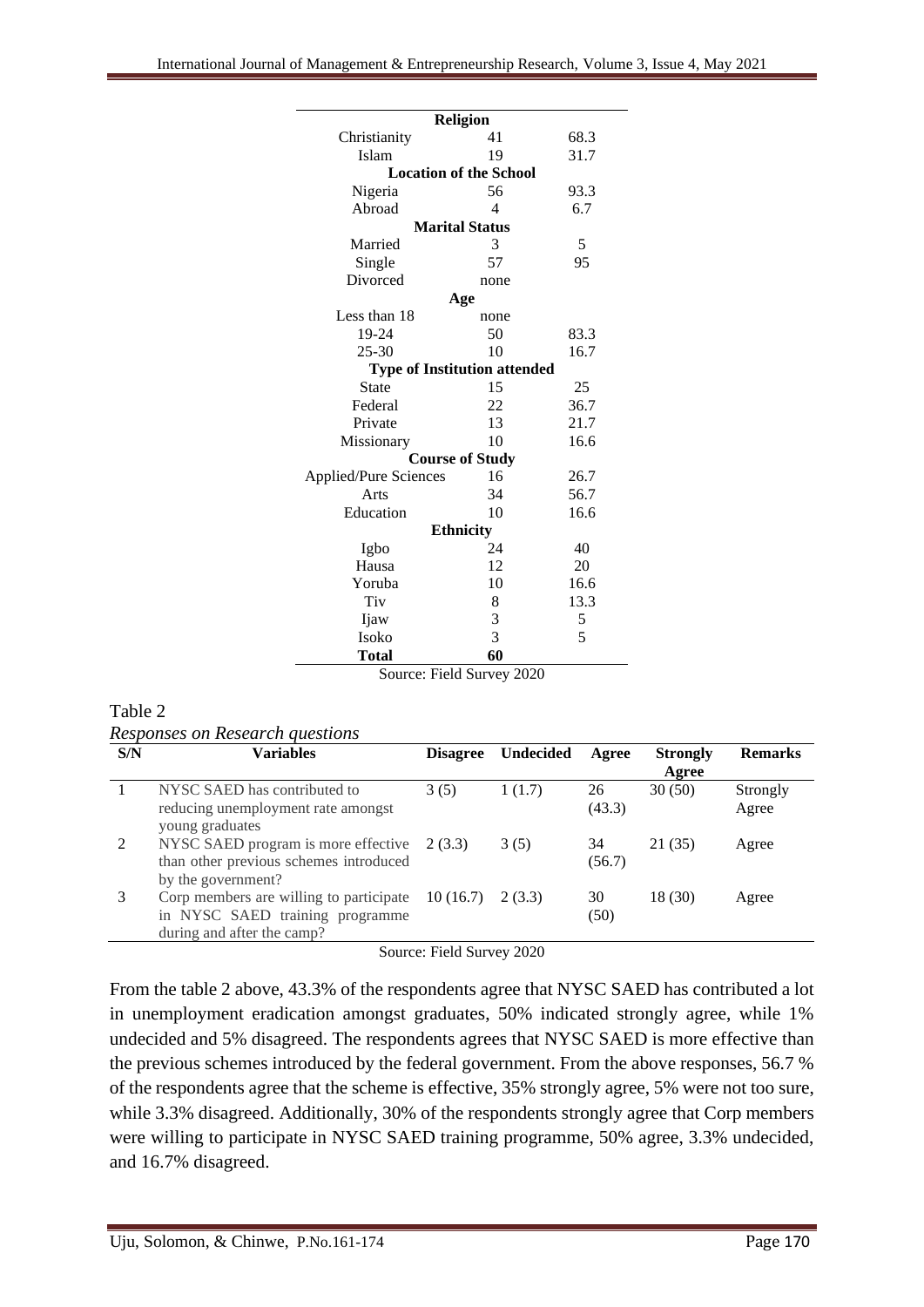#### **Extract from Focus Group Discussion/In-depth Interview**

*"I served in Anambra State and after serving I established a bakery industry because I participated in the SAED program both in camp and outside. I thank God I am doing well for myself now."(Corp member Female/ August 2019).*

*"Time factor discouraged me from participating in SAED program. I teach students at my primary place of assignment every day and at the end of the day I become too tired to go for entrepreneurship training and won't have time for myself too." (Male/English Language/August 2019)*

*"It is a nice scheme by the federal government however, the SAED instructors have made money the bedrock of everything. "During the training session in the camp, they sold many hand-outs to us, which we later discovered that the source was from the internet. This incident discouraged me to participate in the off-camp training because I believe that money should be the priority of these SAED instructors'" (Female/Mathematics/ August 2019)"* 

*"I was discouraged to take part in the SAED training because of large population of corps members during training sessions. There were noises to the extent that one will not be able to hear what the instructor is teaching. I had to stop attending the programme because I could not cope and it definitely looks like a waste of time for me" (Female/Economics/August 2019)* 

*"I participated in the SAED training program for livestock farming section. I am very much glad that I did because after the training I got a small grant and opened my livestock farm, now I supply eggs to bakeries, schools, hospital and local community" (Male/Accountancy/August 2019)* 

# **SUMMARY OF FINDINGS, CONCLUSION AND RECOMMENDATIONS Summary of Findings**

From the study, the respondents accepts that corps members who have attended specific institutions, studied certain courses or potentially graduated with certain cumulative grade point have a characteristic possibility of securing proper jobs, consequently establish a disheartening factor to participating in entrepreneurship development program during service year.

In particular, it was found that the non-commitment of corps members in the SAED program was partly a result of the egocentric syllogism of corps members. For example, corps member who studied Medicine and Surgery or Pharmacy were profoundly unengaged to taking part in the SAED program. This was on the grounds that they felt that after going through a minimum of 6 years thorough learning and after spending huge money related and non-monetary resources before graduation, settling down for program like that of SAED program means disappointment on their part.

Likewise, they additionally accepted that the individuals who were meant to participate in the programme were those who graduated in selected state-owned colleges and polytechnics who are, to them, perceived as "unrecognized" by Nigerian employers. Likewise, respondents argued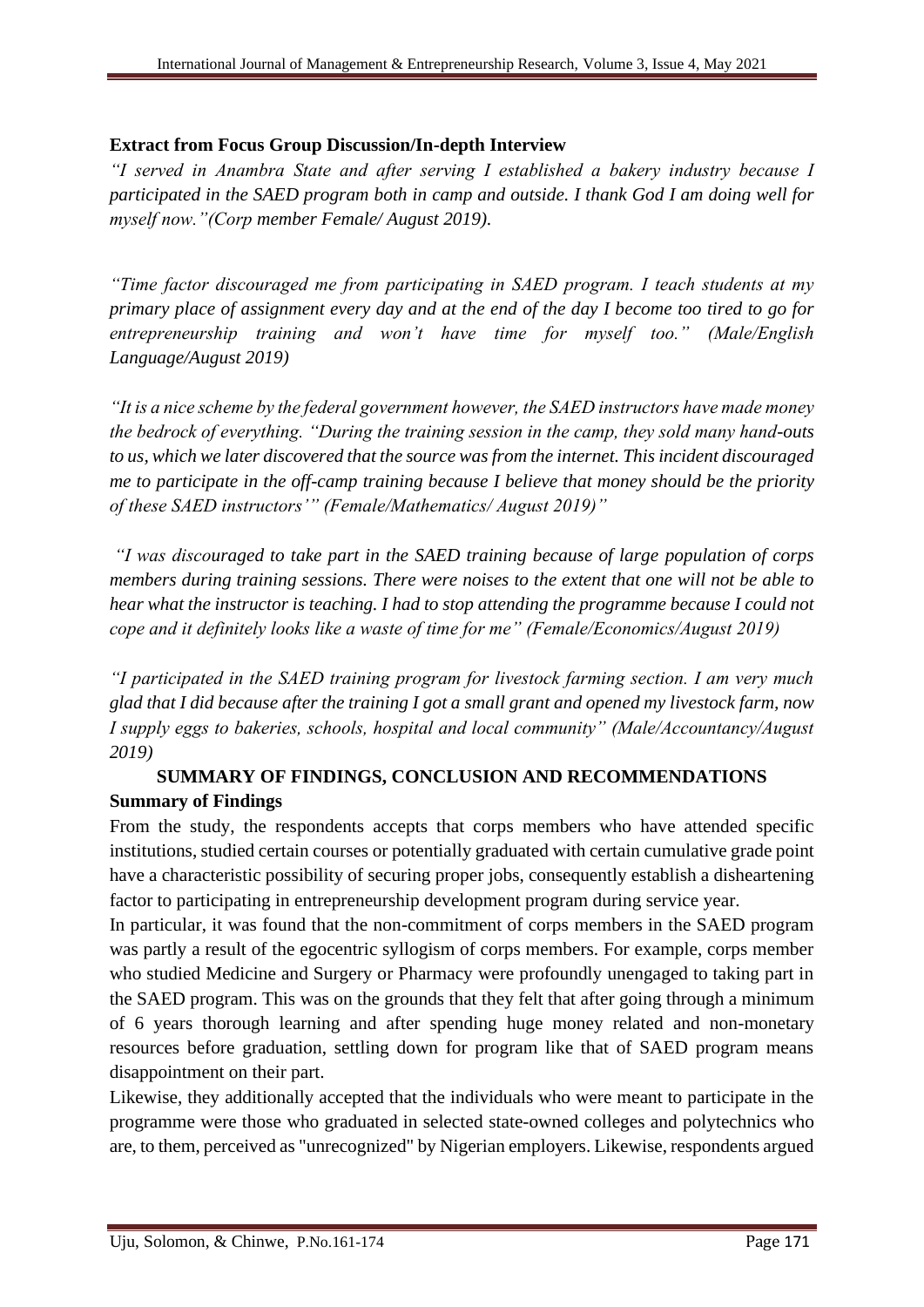that a corps member who has done well by graduating with a first class or a second-class, upper division has possibilities of getting a job within the formal sector.

Further, it is found that factors encouraging and debilitating corps members in partaking in enterprise development program during service year are not just economic, social, political, and educational in nature, but is because of the views held by specific corps members as regards the NYSC entrepreneurship development program. These authenticate the expectations of the Structuration theory of Anthony Giddens (1984) who doubt that human activity isn't just being obliged by powerful stable cultural structures but also an element of the individual articulation of will (i.e., agency). This is to state that, while the cultural structures decide the interest of corps members in entrepreneurship development program during service year, the socially built convictions likewise have a method for deciding the participation of specific corps members in the skill acquisition program during service year.

#### **CONCLUSIONS**

The mission of Nigeria in becoming one of the main 20 most industrialized economies by the year 2030 and the requirement for the accomplishment of societal development has been the essential objective of successive governments in Nigeria. However, this can't be accomplished in a nation whose young one is keener on formal employment as opposed to participating in self-reliant activities because of the vocation decision factors and the egocentric thinking of corps members, among others. Along these lines, the accomplishment of the previously mentioned objectives is premised on the degree at which the most dynamic huge part of the Nigerian demographics - the young - are prepared and nurtured to fit into the present situation of the nation through self- employment development program of the NYSC (i.e., the SAED program). However, in spite of the entrepreneurship development program started by successive administrations of Nigeria, there was no time in history where youth employment constituted a mystery as now. This might be connected to the way that past authors and policymakers have concentrated more on the macro factors influencing enterprise development in Nigeria, with little attention regarding micro social factors. As a result of the foregoing, this article documented elements influencing the participation of corps members in the SAED program. This article presumes that, while macro factors, for example, corruption, epileptic power supply, insecurity, infrastructural decay, maladministration, inadequate funding are liable for the declining participation in self-employment activities in the nation, micro factors, for example, the primary place of assignment, SAED teachers, corps members career decisions, egocentric thinking of corps members likewise influences their interest in NYSC-SAED program. The most intriguing of these findings is the corps member's conviction on who is intended to partake in the program. These beliefs depended on three overlapping grounds: course studied, institutions attended, and class of result graduated with. This bizzare preference is unfriendly to the success of the SAED program, consequently, demands for a prompt intervention by concerned stakeholders if Nigeria needs to grow socially and financially.

Policy Recommendations after a cautious and intensive research into the role of NYSC SAED program as a tool for curbing Youth restiveness and joblessness in Nigeria, are as follows:

1. Tertiary institutions and the administration of NYSC orientate forthcoming graduates and corps members separately towards taking business enterprise serious and as a major profession choice in the developing Nigeria. In addition, entrepreneurship education is to be made mandatory for all students and corps members, irrespective of their course of study.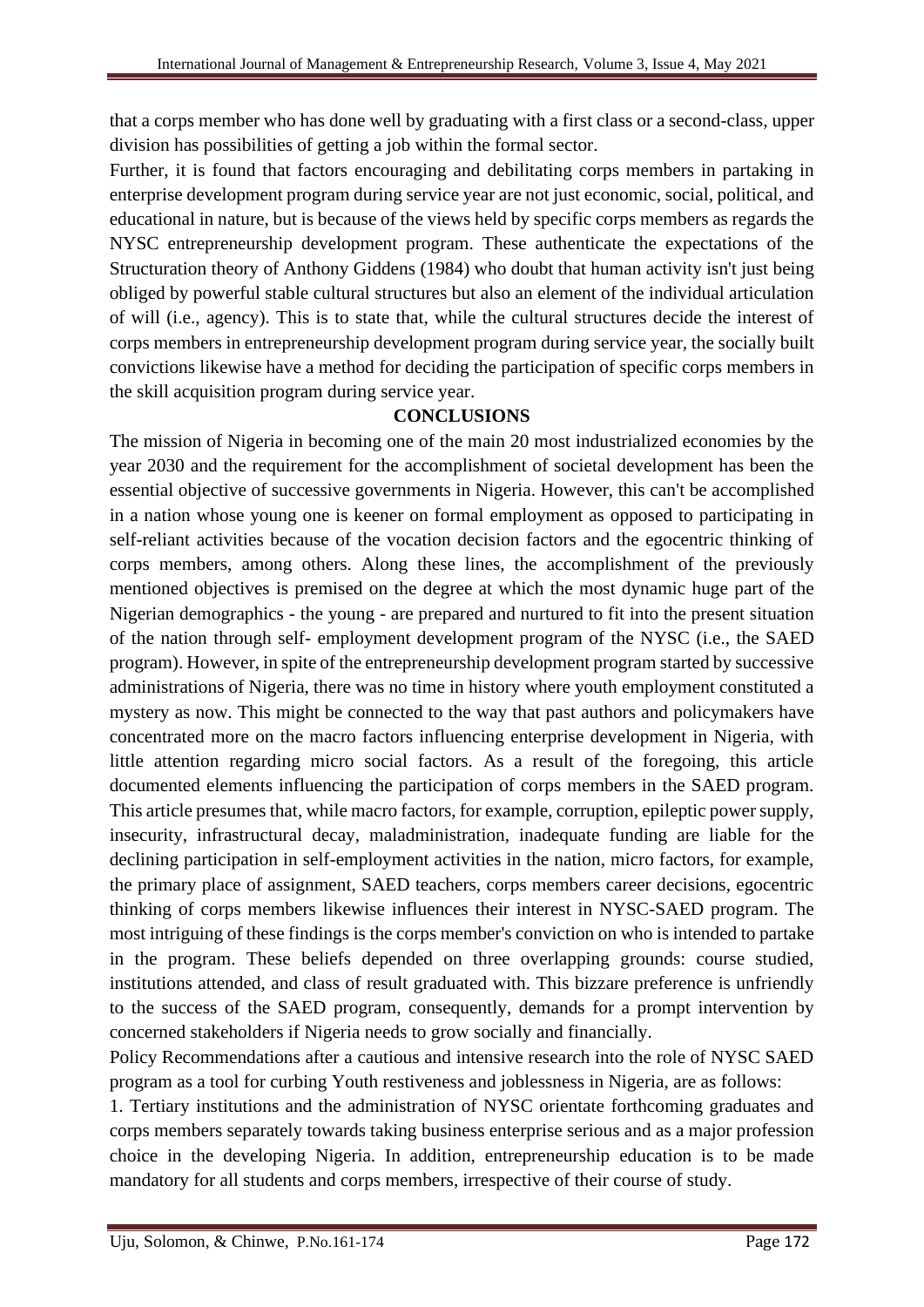2. Likewise, there is need to moderately orientate forthcoming graduates and corps members alike on who a business person is, as the idea has been relegated to being a farmer, bead maker, fashion designer, vulcanizer etc (as contained in the SAED training program available to corps members). Hence, the individuals who studied Medicine and Surgery, Pharmacy, Law, and others, should consider themselves as an entrepreneur inside their discipline. In accomplishing this, the management of NYSC should introduce SAED program that will oblige to afore mentioned disciplines. Basically, this will instigate them to be innovative in their own calling. 3. The administration of NYSC should attempt to post each corps members on Primary Place of Assignments (PPAs) that will manage the cost of corps member's participation in the Skill Acquisition and Entrepreneurship Program (SAED). In accomplishing this, the administration of NYSC should make it obligatory for employers to release corps members as at when due to attend these entrepreneurship trainings regularly.

4. The NYSC/SAED management is not only expected to provide enough SAED educators to corps members, however they ought to likewise furnish them with sufficient training equipment so as to encourage the information transfer process from teachers to corps members.

Furthermore, when an erring SAED educator is being accused for exploitative practices, the administration of SAED/NYSC should ensure that the blundering teacher is relieved of his/her obligations and replaced right away. This will not only depict the degree of earnestness of the administration of NYSC on the program, but also serve as a warning to different educators who are engaging in, or intending to take part in practices that are unethical.

### **References**

- Adebayo, A., A. (2013). "Youths' Unemployment and Crime in Nigeria: A Nexus and Implications for National Development. *International Journal of Sociology and Anthropology, 5*(8), 350-357.
- Adofu, I., & Ocheja, A. (2013). Alleviating Poverty through the use of Entrepreneurship Skill Acquisition in Kogi State, Nigeria. *International Open Journal of Economics 1,* 14-23*.*
- Agu, E., & Ayogu, D. (2015). Assessing the Prospects and Problems of Entrepreneurship Development in Nigeria. *International J Journal of Business and Management Invention, 3*(10), 208-221*.*
- Ajiboye, S. K., Adebayo, D. O., & Adegboyega, L. O. (2016). Perceived solutions to youth restiveness by guidance counsellors in Kwara State, Nigeria.
- Akpama, S. I., Esang, O. U., Asor, L. J., & Osang, W. O. (2011). Non-formal Education Programmes and Poverty Reduction among Young Adults in Southern District, Cross River State, Nigeria. *Journal of Education and Development Psychology, 1*, 56-67.
- Amadi, O. B., & Abdullah, H. (2012). Perception of Capacity Building among Youths Involved in Vocational Skills Development. *Journal of Social and Development Sciences, 3,* 214- 221.
- Anasi, S. N. I. (2010). Curbing youth restiveness in Nigeria: The role of information and Libraries. Library Philosophy and Practice. Retrieved July, 2012 from [http://www.webpages.uidaho.edu/~mbolin/anasi.htm.](http://www.webpages.uidaho.edu/~mbolin/anasi.htm)